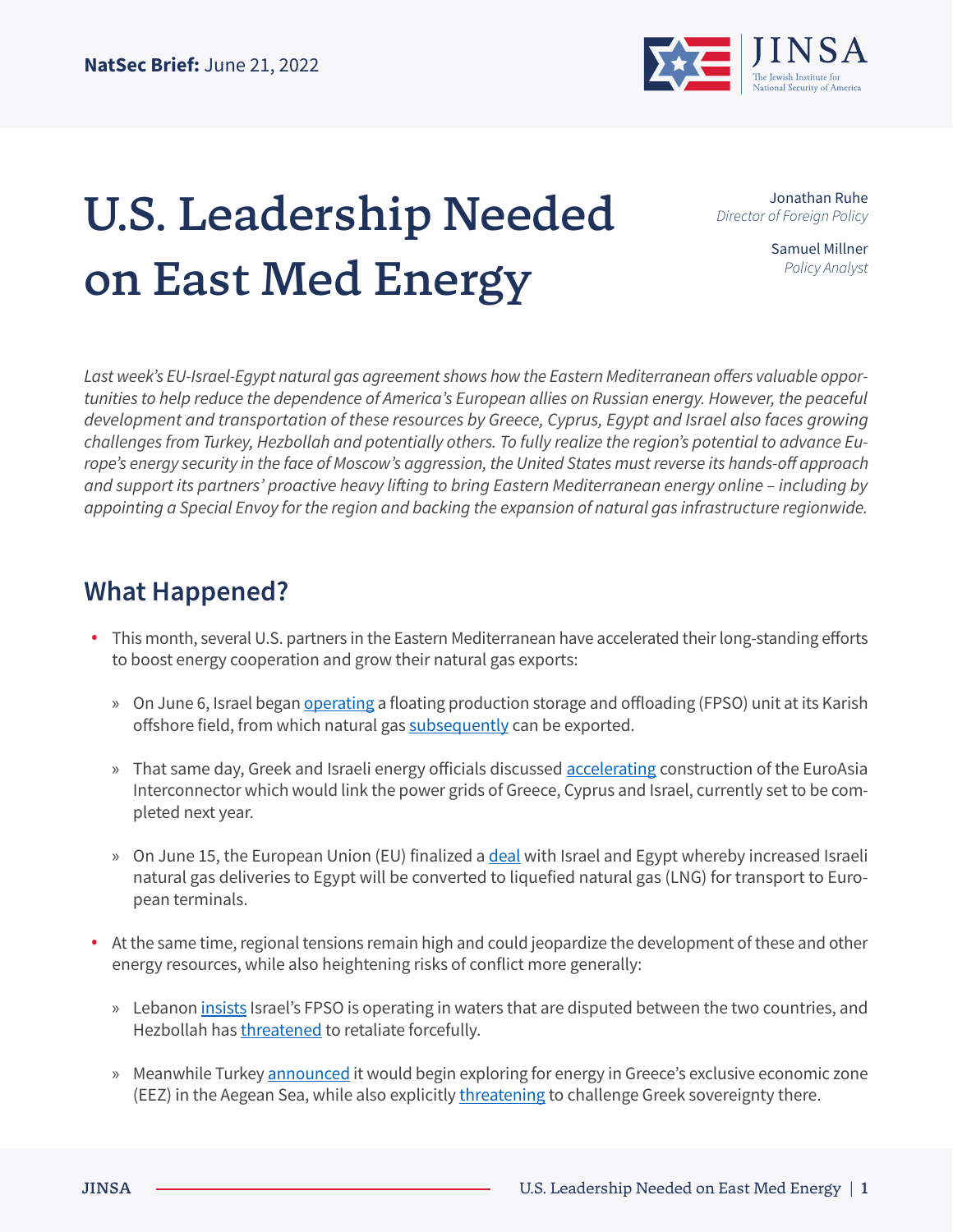## **Why Is It Important?**

- **•** By working assiduously to help create a "southern gas corridor" for Europe, America's partners in the Eastern Mediterranean are advancing the U.S. national security interest of reducing Europe's heavy dependence on Russian energy.
	- » The EU, which relied on Russia for 40 percent of its natural gas consumption before Russia invaded Ukraine in February, seeks to cut this dependence by as much as two-thirds by early next year – half of which it intends to **accomplish** through heightened LNG imports.
	- » Unsubtly, on June 16 Russia cut natural gas *deliveries* to Germany and Italy while the latter two countries' leaders visited Kyiv, after completely halting natural gas flows to Poland and Bulgaria in April.
		- That same day, Russia's deputy prime minister [warned](https://www.nytimes.com/2022/06/16/world/europe/russia-gas-cuts-ukraine-germany.html) such cuts "are not the limit in our opinion. Everything can be much more critical."
- **•** Though home to some of the world's largest offshore natural gas discoveries in recent years, Israel, Cyprus and Egypt have struggled to develop export infrastructure for these supplies.
	- » Since 2009, roughly two trillion cubic meters of offshore natural gas have been [discovered](https://www.wsj.com/articles/eu-signs-gas-deal-with-israel-egypt-in-bid-to-wean-itself-off-russian-supplies-11655299886) in the Eastern Mediterranean, and the region is estimated to hold an additional two trillion cubic meters of undiscovered reserves; by comparison, the EU imported 155 billion cubic meters of natural gas in 2021.
	- » Egypt boasts significant offshore natural gas reserves, two large LNG export facilities and pipelines bringing natural gas from Israel - yet its ability to export natural gas is severely [constrained](https://www.al-monitor.com/originals/2022/06/egypts-gas-imports-israel-hit-all-time-high?utm_source=pocket_mylist) by high domestic demand and limited spare capacity in its pipelines and LNG terminals.
		- Israel recorded its highest-ever natural gas [flows](https://www.al-monitor.com/originals/2022/04/italys-eni-tap-north-african-gas-europe) to Egypt in the first quarter of 2022, but exporting its own rising production via Egypt – in line with the EU's recent deal with both countries – requires greater pipeline flows from Israel to Egypt, as was agreed in the recent EU deal with both countries.
	- » An EastMed Pipeline to bring Cypriot and Israeli natural gas to the EU via Greece faces financial and technical hurdles as well as political opposition after the Biden administration peremptorily [dropped](https://www.jpost.com/international/article-693866) U.S. support for the project in January 2022.
		- Nevertheless, the EU and Israel have repeatedly [re-endorsed](https://www.reuters.com/business/energy/greece-cyprus-israel-expand-energy-cooperation-amid-ukraine-war-2022-04-05/) the pipeline in the wake of Russia's invasion of Ukraine.
	- » Since at least 2018, Turkey's efforts to obstruct or deter peaceful Greek and Cypriot energy exploration through **bellicose** rhetoric, gunboat diplomacy and other military harassment has threatened the viability of future energy exploration in the region, as well as projects like the EastMed Pipeline and EuroAsia Interconnector which would cross Ankara's expansive (unrecognized) maritime claims in the Eastern Mediterranean.
		- As Turkey held large military [exercises](https://www.newsweek.com/erdogan-watches-turkish-military-carry-out-exercises-37-allied-nations-1714483) along the Aegean earlier in June, President Erdogan threatened to use force if Greece does not [demilitarize](https://www.bloomberg.com/news/articles/2022-06-09/erdogan-criticises-us-bases-in-greece-ahead-of-military-exercise?sref=m52Hjoet) the Dodecanese islands, and he suggested the growing U.S. military presence in Greece directly threatens Turkey.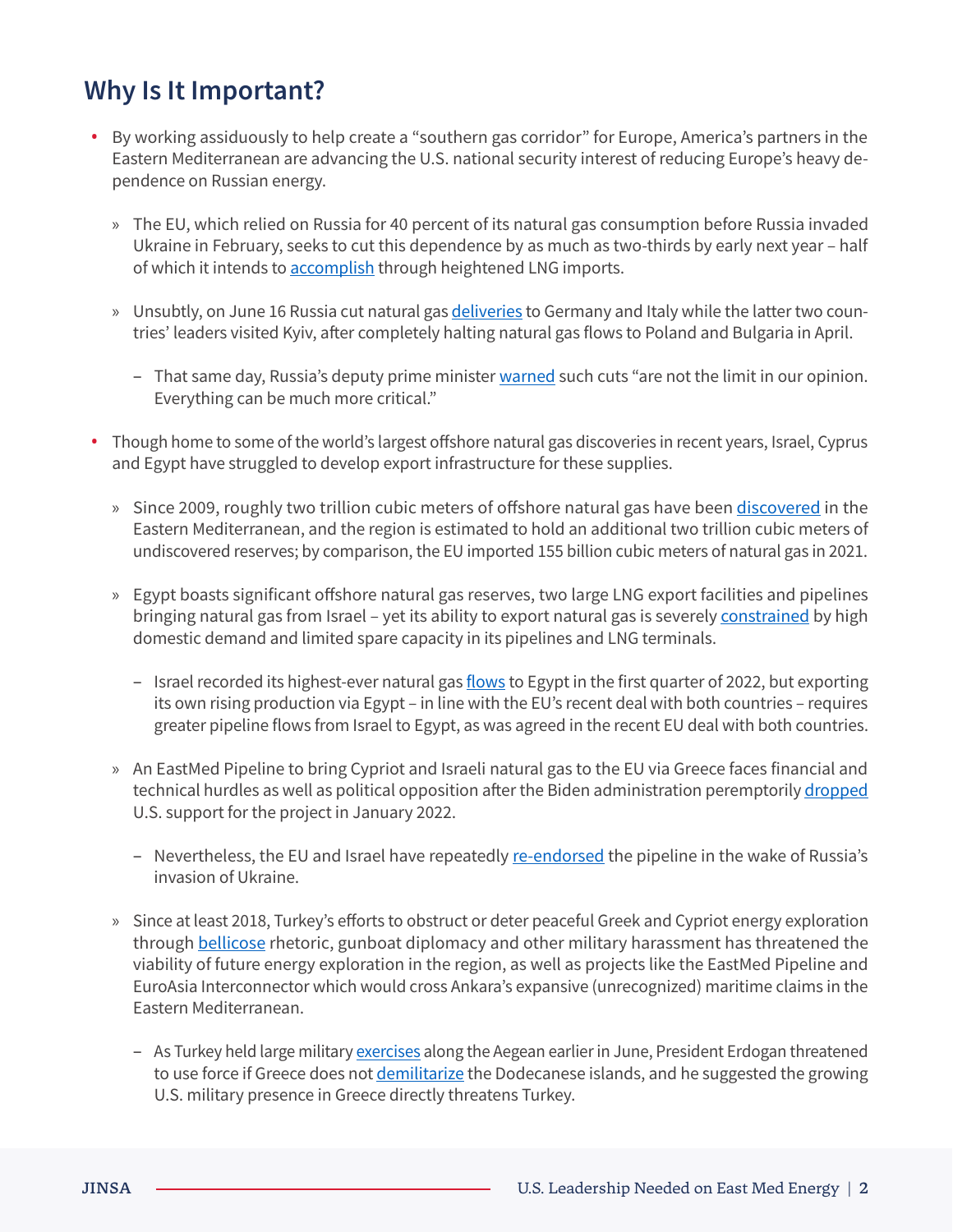- <sup>></sup> In response, Greece [published](https://www.mfa.gr/epikairotita/diloseis-omilies/anakoinose-tou-upourgeiou-exoterikon-gia-ton-tourkiko-anatheoretismo-ten-periodo-1973-2022-apeikonise-se-16-khartes-09062022.html) 16 maps [detailing](https://www.ekathimerini.com/news/1186442/greece-responds-to-turkish-claims-about-islands-with-maps/) Ankara's revisionist and illegitimate claims to Aegean islands and surrounding offshore waters.
- Its latest threat to explore for energy in Greece's EEZ and [escalating](https://greekcitytimes.com/2022/05/11/greek-airspace-turkish-fighter-jets/) armed military overflights of Greek Aegean islands echoes how Turkey almost triggered a naval conflict in 2020 by sending drillships and warships into Greek and Cypriot EEZs.
- Unlike Greece, Cyprus, Egypt and Israel, which have agreed many of their maritime boundaries in keeping with the UN Convention on the Law of the Sea, Turkey's [self-declared](https://warontherocks.com/2020/06/blue-homeland-the-heated-politics-behind-turkeys-new-maritime-strategy/) "Blue Homeland" directly contravenes these boundaries and encompasses much of the region by claiming the entire continental shelf.
- » Similarly, as Hezbollah's recent threats indicate, the contested Israeli-Lebanese maritime boundary inhibits peaceful energy exploration and raises the risk of broader conflict.
- » Throughout, even as its regional partners have worked together more concertedly and frequently on diplomatic and energy cooperation, the United States has largely and conspicuously [avoided](https://www.bing.com/search?q=jinsa+sea+changes&cvid=454b3f63d2df427b8dbfffe4b5a1170b&aqs=edge..69i57.4910j0j1&pglt=2083&FORM=ANSAB1&PC=U531) playing any sustained roles in promoting development or addressing simmering regional tensions, creating opportunities for Russia, China and Iran to move into the ensuing vacuum.
- **•** Meanwhile, Greece is positioning itself as an energy import and transit hub between the Eastern Mediterranean and southeastern Europe, which currently depends nearly-exclusively on Russia for natural gas.
	- » In addition to the EastMed pipeline and electricity interconnectors with Cyprus, Egypt and Israel, Athens is **building a regasification unit at Alexandroupoli with U.S. assistance to import LNG from Egypt** and elsewhere.
	- » Greece also is [building](https://www.aljazeera.com/features/2022/5/10/ukraine-war-speeds-greeces-transition-to-eu-energy-gateway) the Interconnector Greece-Bulgaria (IGB) pipeline to send natural gas from Alexandroupoli to much of the Balkans and possibly as far as Ukraine.

## **What Should the United States Do Next?**

- **•** As part of its larger effort to impose costs on Russian aggression and reduce Europe's vulnerabilities to Moscow, the Biden administration should harness the significant efforts of its partners to date and actively embrace an all-of-the-above approach to peaceful Eastern Mediterranean energy development, including by:
	- » Aligning U.S. policy with its EU partners by supporting peaceful development of natural gas as a critical piece of the continent's energy security – a "bridge" – while it reduces dependence on Russia and transitions to more renewable energy sources. The current lack of natural gas alternatives to Russia is, counterproductively, [compelling](https://www.nytimes.com/2022/06/16/world/europe/russia-gas-cuts-ukraine-germany.html?utm_source=pocket_mylist) much of Europe to increase much less environmentally-friendly coal consumption.
		- This entails reversing the administration's current opposition to the EastMed pipeline and supporting the EU and Israel as they make their own financial and technical decisions about the project's future;